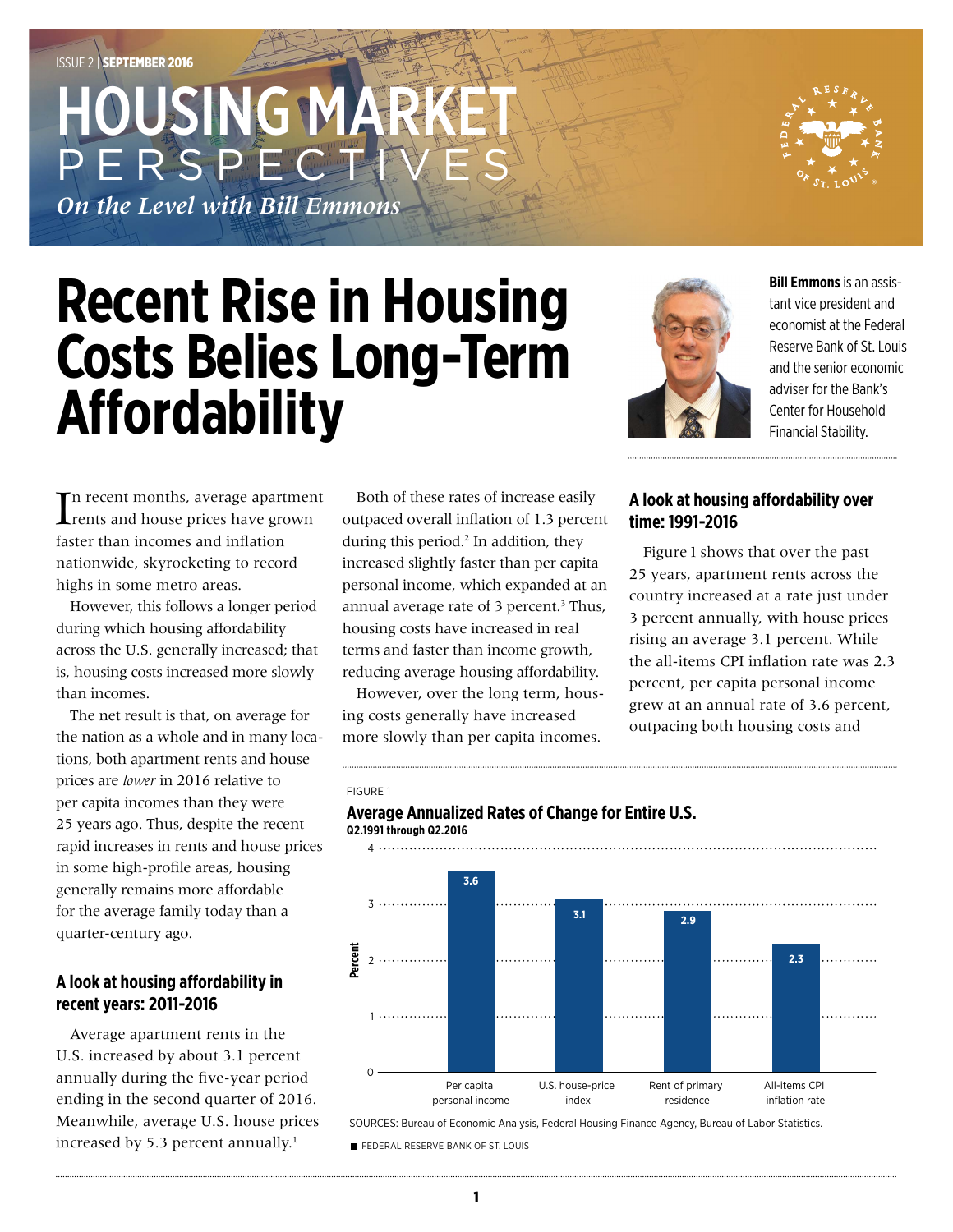overall inflation.4 Despite house prices and rents rising faster than inflation, housing affordability has actually improved nationwide during the past quarter-century.

## **Regional differences in affordability**

To be sure, rents and house prices have increased faster in some regions and metro areas than others in recent years. To illustrate differing regional trends in housing costs, incomes and inflation since 2011, Table 1 provides data for one major metropolitan area in each of the four U.S. census regions: Atlanta in the South, Chicago in the Midwest, Los Angeles in the West and New York in the Northeast.

Since 2011, increases in apartment rent and house prices exceeded local inflation rates in all four metro areas. Thus, housing has become more expensive in real terms.

However, only Atlanta and Los Angeles clearly showed a decline in housing affordability, since growth

in both house prices and rent prices exceeded per capita income growth in those cities. In Chicago, house prices grew faster than incomes, but rents grew more slowly. In New York, both house and rent prices grew more slowly than incomes. Thus, while housing costs increased in real terms in all four cities during the last five years, trends in housing affordability were mixed.

Table 2 summarizes trends in housing costs, income and inflation for Atlanta, Chicago, Los Angeles and New York since 1991. First, note that apartment rents and house prices increased faster than the overall rate of inflation in every city. By these measures, housing has become more expensive in real terms.

Growth in per capita personal income is a benchmark for determining affordability and, since 1991, housing has become more affordable on this measure for the average person in all four major metro areas (or essentially has not changed in the case

#### TABLE 1

### **Average Annual Changes in Housing Costs, Incomes and Inflation, 2011–16**

| In percent                                                    | <b>Atlanta</b> | <b>Chicago</b> | <b>Los Angeles</b> | <b>New York</b> |
|---------------------------------------------------------------|----------------|----------------|--------------------|-----------------|
| Rent of primary residence <sup>5</sup>                        | 3.6            | 2.5            | 4.2                | 2.8             |
| House prices <sup>6</sup>                                     | 8.2            | 4.4            | 10.0               | 2.6             |
| Per capita personal income <sup>7</sup>                       | 2.8            | 3.1            | 4.0                | 32              |
| All-items CPI inflation <sup>8</sup>                          | 1.3            | 0.8            | 1.3                | 1.2             |
| Inflation-adjusted per capita<br>personal income <sup>9</sup> | 1.5            | 2.3            | 2.7                | 20              |

TABLE 2

# **Average Annual Changes in Housing Costs, Incomes and Inflation, 1991–2016**

| In percent                                                       | <b>Atlanta</b> | <b>Chicago</b> | <b>Los Angeles</b>   | <b>New York</b> |
|------------------------------------------------------------------|----------------|----------------|----------------------|-----------------|
| Rent of primary residence <sup>10</sup>                          | 3.0            | 2.5            | 3.3                  | 3.2             |
| House prices                                                     | 2.2            | 2.1            | 3.7                  | 3.3             |
| Per capita personal income                                       | 3.2            | 3.5            | 3.7                  | 3.7             |
| All-items CPI inflation                                          | 2.1            | 2.0            | 2.2                  | 2.4             |
| Per capita personal income<br>minus rent of primary<br>residence | 0.3            | 1.0            | 0.4                  | 0.5             |
| Per capita personal income<br>minus house prices                 | 1.0            | 1.4            | $-0.1$ <sup>11</sup> | 0.5             |

#### ENDNOTES

- **1** Consumer Price Index, Bureau of Labor Statistics and Expanded-Data House-Price Index, Federal Housing Finance Agency; see [www.bls.gov/news.release/cpi.toc.htm](http://www.bls.gov/news.release/cpi.toc.htm) and [www.fhfa.gov/DataTools/Downloads/](http://www.fhfa.gov/DataTools/Downloads/Pages/House-Price-index-Datasets.aspx) [Pages/House-Price-index-Datasets.aspx,](http://www.fhfa.gov/DataTools/Downloads/Pages/House-Price-index-Datasets.aspx) respectively. Although "rent of primary residence" includes all types of housing units that are rented, I use the term apartments for convenience. All annualized rates of change are continuously compounded.
- **2** The average annualized rate of inflation excluding shelter costs was only 0.6 percent.
- **3** Personal Income and Outlays, Bureau of Economic Analysis. See [http://www.bea.](http://www.bea.gov/newsreleases/national/pi/pinewsrelease.htm) [gov/newsreleases/national/pi/pinewsre](http://www.bea.gov/newsreleases/national/pi/pinewsrelease.htm)[lease.htm.](http://www.bea.gov/newsreleases/national/pi/pinewsrelease.htm)
- **4** Excluding the cost of shelter, inflation averaged 2.1 percent.
- **5** Regional Consumer Price Index for All Urban Consumers, Bureau of Labor Statistics. The table shows average annual continuously compounded rates of change in the price index for the expenditure category "rent of primary residence." Data are through the second quarter of 2016. See [http://www.bls.gov/eag/eag.ga\\_atlanta\\_](http://www.bls.gov/eag/eag.ga_atlanta_msa.htm) [msa.htm](http://www.bls.gov/eag/eag.ga_atlanta_msa.htm) and similar for other cities shown in the table.
- **6** Expanded-Data House-Price Index, Federal Housing Finance Agency. I estimate 2016 values by multiplying the annual average value for 2015 by the year-over-year percent change through the second quarter of 2016. See [http://www.fhfa.gov/DataTools/](http://www.fhfa.gov/DataTools/Downloads/Pages/House-Price-index-Datasets.aspx) [Downloads/Pages/House-Price-index-Data](http://www.fhfa.gov/DataTools/Downloads/Pages/House-Price-index-Datasets.aspx)[sets.aspx](http://www.fhfa.gov/DataTools/Downloads/Pages/House-Price-index-Datasets.aspx).
- **7** Regional Economic Accounts, Bureau of Economic Analysis. See [http://www.bea.](http://www.bea.gov/regional/) [gov/regional/.](http://www.bea.gov/regional/) I estimated 2015 and 2016 values by splicing annual metropolitanarea data through 2014 to quarterly statelevel data through the first quarter of 2016. For 2015, I applied the state-level fourquarter growth rate through the second quarter of 2015 to the metropolitan area. For 2016, I applied the four-quarter statelevel growth rate through the first quarter of 2016 to the estimated 2015 value.
- **8** Regional Consumer Price Index for All Urban Consumers, Bureau of Labor Statistics.
- **9** I subtracted the continuously compounded five-year average annual all-items CPI inflation rate for each metro area from its five-year average annual change in per capita personal income.
- **10** For Atlanta before 1998, I used the CPI index for rent of primary residence in the South region for metropolitan areas with at least 1.5 million residents.
- **11** The calculation is 3.73 percent minus 3.68 percent, resulting in -0.05 percent; this rounds to -0.1 percent.